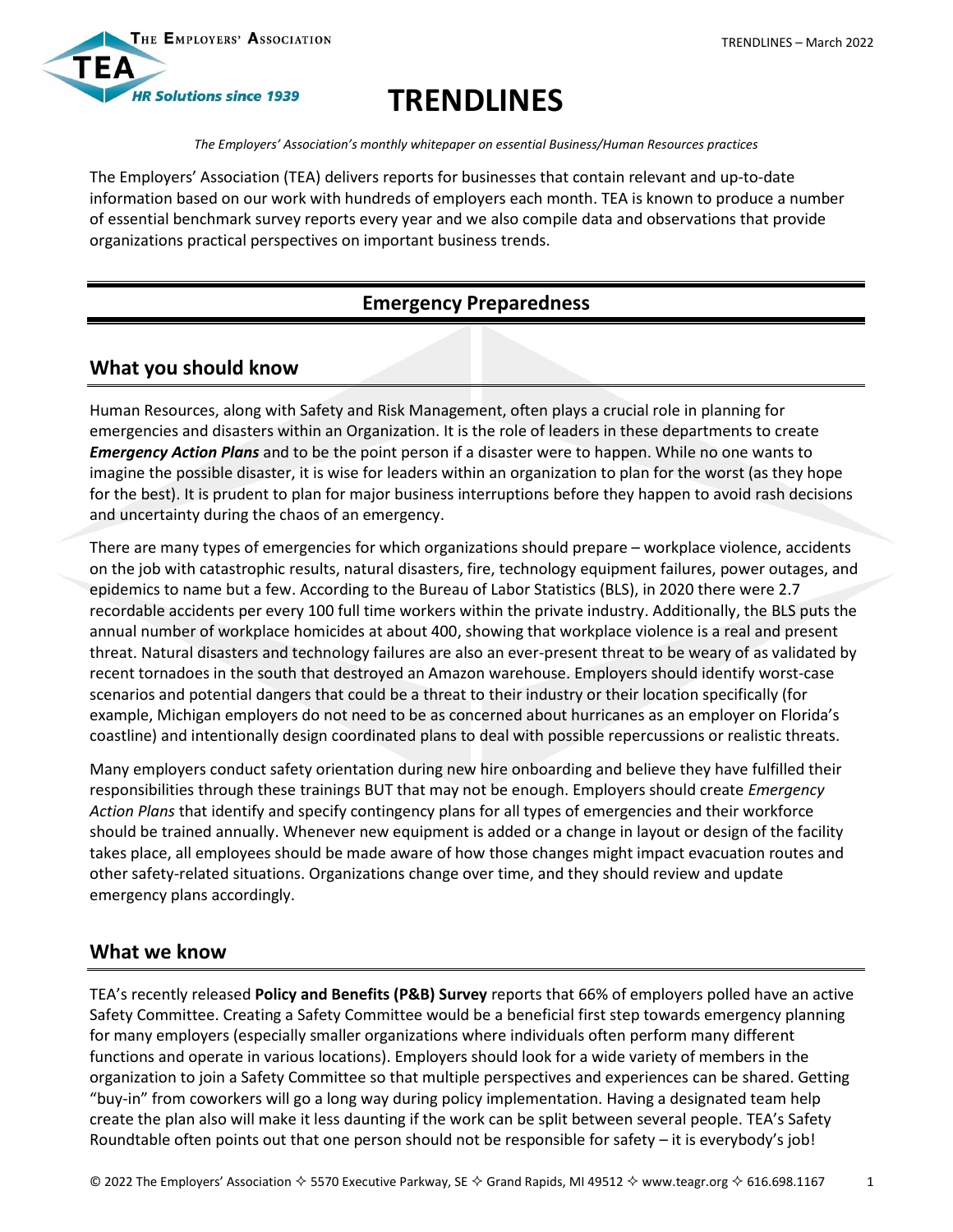The P&B Survey also reported that 66% of employers surveyed conduct fire drills and only 47% conduct tornado drills. While MIOSHA does not mandate these drills, it is still a best practice to conduct them in the event a natural disaster occurs. As a leader within an organization, one should be striving to implement these best practices and promote a culture of caring with a safety-conscious mind.

#### **What it means**

Many employers are not fully prepared for workplace emergencies and they all should take efforts to improve. Having a documented and communicated *Emergency Action Plan* allows employers to focus on other critical business matters rather than worrying about the implementation of important practices that do not come up on a daily basis. As a good practice, the plan should be updated regularly, approved, and implemented (along with ongoing training) at least annually. In the event of an emergency, there will be a lot on everyone's mind, so being prepared lightens that burden and provides reassurance. If an employee is assigned with a task to complete at the time of an emergency, he or she can focus on that one task and trust that the others are being completed as described in the *Emergency Action Plan.* 

Employees appreciate when safety is apparent in company culture. Knowing that these plans exist and that their employer is prepared is pivotal for them to feel safe and secure within the workplace. Having a safe environment critical to employee well-being and is an area that TEA asks about within our Employee Engagement Surveys. Having an *Emergency Action Plan* and communicating it – with proper trainings – and being more upfront about safety initiatives that are in place will help establish safety as a core value while reinforcing to employees that their life and livelihood are top priorities.

#### **What you can do**

Emergency Preparedness is of great interest (especially with the weather warming up and tornado season almost upon us). Employers should review their emergency plans and update (or create) them accordingly. Employers should evaluate their training methods and see if they should be doing anything more to ingrain them within the Organization's culture. Developing the *Emergency Action Plan* can be a very formidable task, but once the hard work of creating it is done, it will be easier to update as needed. In the unfortunate event an emergency occurs, an organization will be very thankful that those plans were previously developed.

According to *[Ready: Business](https://www.ready.gov/business)* (an organization created in partnership between DHS and FEMA to help small to midsize businesses prepare their employees, operations, and assets in the event of an emergency), there are 10 steps to developing an *Emergency Action Plan*:

- 1. Review [performance objectives](https://www.ready.gov/performance-objectives) for the program.
- 2. Run a Risk Assessment and review hazard or threat scenarios identified
- 3. Assess the availability and capabilities of [resources](https://www.ready.gov/business/implementation/resource) for incident stabilization including people, systems, and equipment available within your business and from external sources
- 4. Talk with public emergency services (e.g., fire, police, and emergency medical services) to determine their response time to your facility, knowledge of your facility and its hazards and their capabilities to stabilize an emergency at your facility
- 5. Determine if there are any [regulations](https://www.ready.gov/laws-authorities) pertaining to emergency planning at your facility then address applicable regulations in the plan in advance
- 6. Develop protective actions for life safety (evacuation, shelter, shelter-in-place, lockdown), including having a list of employees and visitor logs (from front desk, etc.) and assigning someone to account for everyone in the building during an evacuation or when sheltering in place